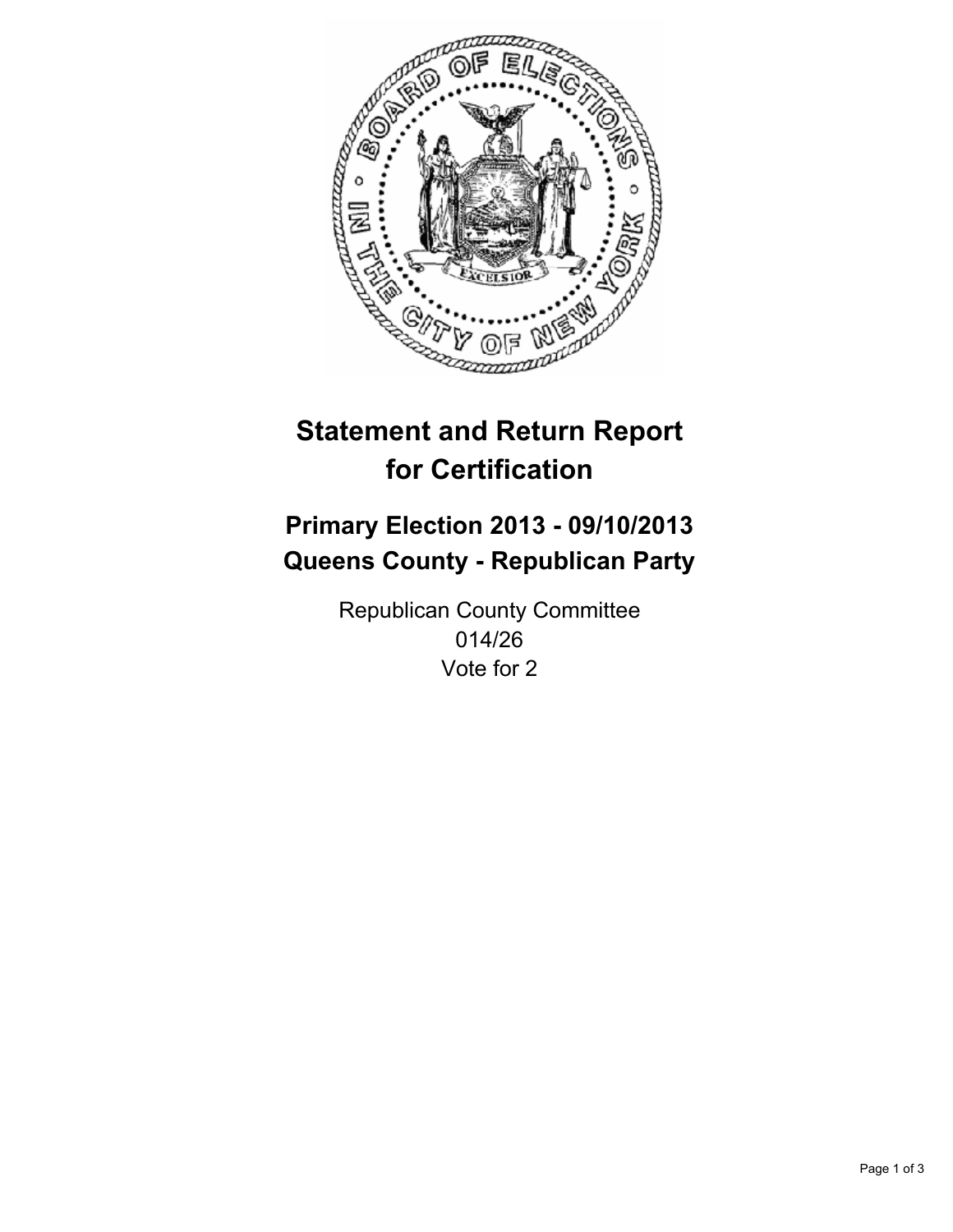

### **Assembly District 26**

| <b>EMERGENCY</b>        | 0        |
|-------------------------|----------|
| ABSENTEE/MILITARY       | $\Omega$ |
| <b>FEDERAL</b>          | 0        |
| SPECIAL PRESIDENTIAL    | $\Omega$ |
| <b>AFFIDAVIT</b>        | $\Omega$ |
| <b>WILLIAM J. BECCE</b> | 20       |
| MARIA R. BECCE          | 13       |
| LAUREN WHALEN-NELSON    | 23       |
| ANTHONY CAROLLO         | 11       |
| <b>Total Votes</b>      | 67       |